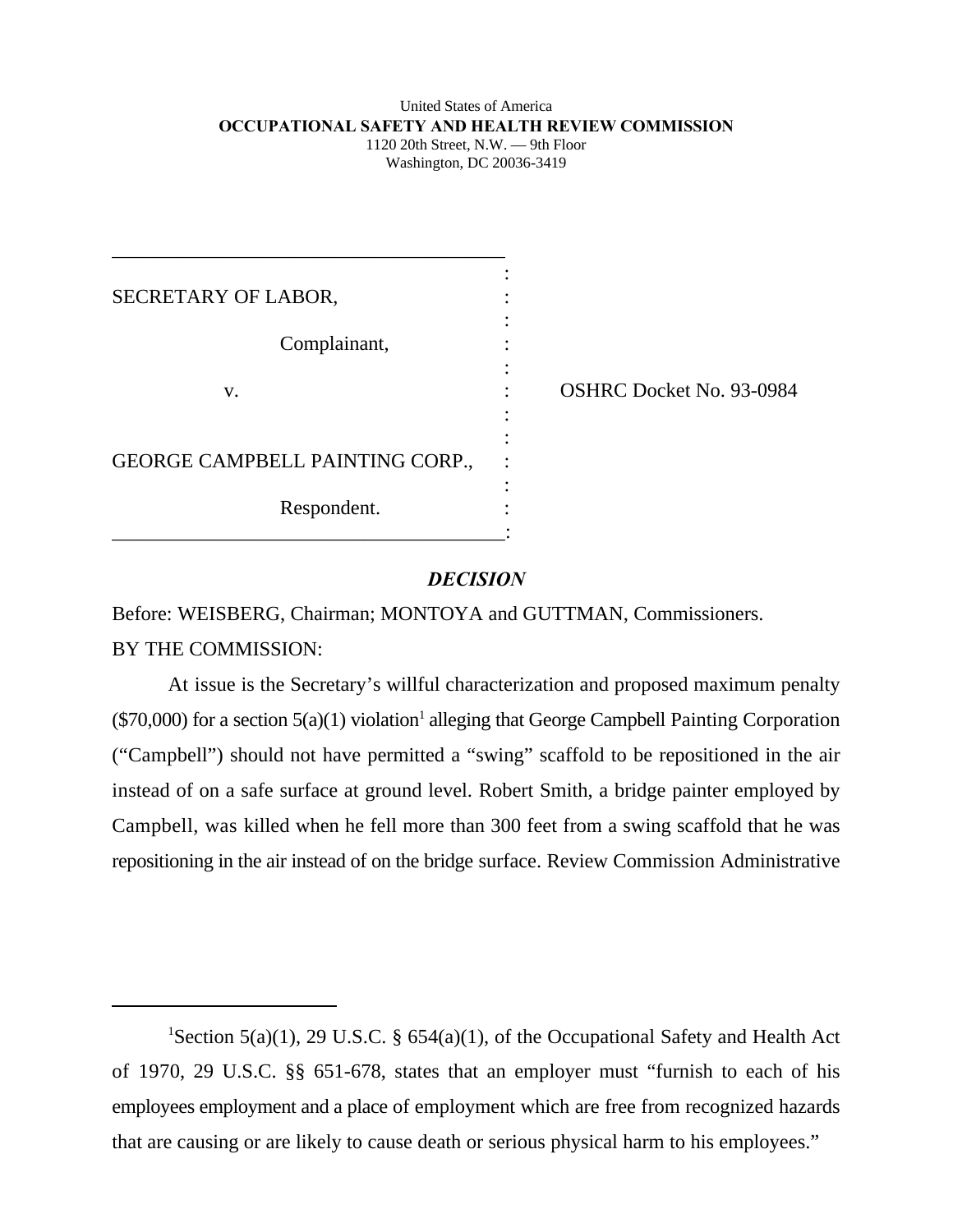Law Judge Richard DeBenedetto found a serious violation of section 5(a)(1), for which he assessed a \$5,000 penalty. For the following reasons, we affirm his decision.<sup>2</sup>

# **I. Background Facts**

### **A. The Project and Safety Policy in General**

The Delaware River Port Authority ("DRPA") hired Campbell to repaint the main suspension cable on the Walt Whitman Bridge between Philadelphia, Pennsylvania, and Gloucester City, New Jersey. Campbell suspended nine 2-point swing scaffolds from the bridge's main suspension cable for the painters. Before the four scaffolds located on the lower part of the cable (nearer the automobile traffic) were moved laterally along the cable to the next segment to be painted, they were lowered to a safe surface, either the bridge's maintenance walkway or a traffic lane that DRPA had closed. When there were no closed traffic lanes, however, Peter Morris, Campbell's general superintendent at the worksite, planned to use "mid-air transfers" to move the five scaffolds located on the higher part of the bridge cable (nearer the 390-foot bridge towers). A mid-air transfer involves suspending the scaffold platform with steel chokers and shackles while the wire ropes that normally support it are slackened and moved.<sup>3</sup>

 ${}^{2}$ Campbell briefed other issues that we will not address because they are not on review. *See Trico Technologies Corp.,* 17 BNA OSHC 1497, 1505 n.17, 1996 CCH OSHD ¶ 31,009, pp. 43,226-27 n.17 (No. 91-110, 1996).

<sup>3</sup>Morris believed that such transfers for the five higher scaffolds would be safer than bringing them down onto the maintenance walkway because the slackened wire ropes might blow into the adjacent 60-mph traffic and endanger the painters. However, Campbell completed the job without mid-air transfers, and Judge DeBenedetto found that Campbell could have either required all scaffolds to use the maintenance walkway when a closed traffic lane was unavailable or restructured the painting work to fit into the schedule of closed traffic lanes: "With [these] safer options available to it, Campbell clearly did not have to use (continued...)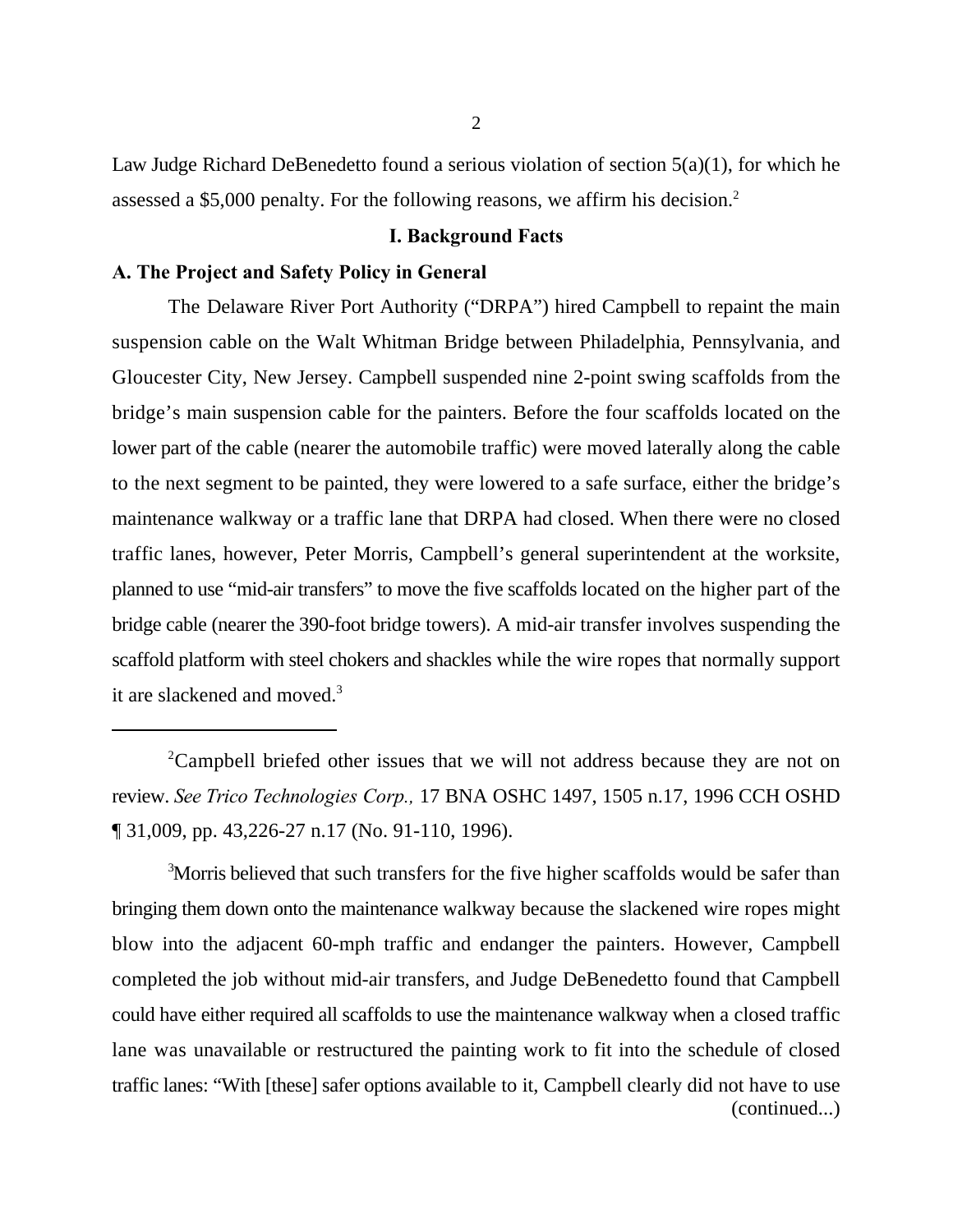Douglas J. Adams, a district manager for Sky Climber, manufacturer of Campbell's scaffolds, and John H. Dougherty, scaffold salesman for Sky Climber and Spider Staging, testified that swing scaffolds should be lowered to a safe surface for repositioning when one is available, although mid-air transfers are permissible when no safe surface is available.<sup>4</sup>

Sean Wilson, Campbell's safety director and a certified OSHA instructor, testified that company foremen conducted weekly safety meetings using OSHA safety standards and other written information that he provided. Wilson also testified that Campbell had a program of progressive discipline, *i.e.,* a verbal warning for a first infraction, a written warning and a one-day suspension for a second infraction, and automatic firing for an "imminent danger situation," such as failure to use a tie-off safety belt. Wilson testified to the effect that employees are informed of the company's disciplinary program prior to commencing work for the company. He also testified that he had issued some warnings (on matters other than unnecessary mid-air transfers) during his inspections of the Walt Whitman Bridge jobsite. According to Wilson, the foremen and supervisors have "first level" responsibility for training, detecting and reporting safety violations, and carrying out enforcement actions; the safety director visits the jobsites to monitor compliance with the company's safety program. Wilson gave no testimony, however, regarding any training provided by Campbell to its foremen or supervisors. Prior to the accident in this case, Wilson had not read the 1992 Sky

(...continued ) 3 mid-air transfers for this project."

<sup>4</sup>The manufacturer's manual for Campbell's scaffolds prohibits mid-air transfers without exception, but the Secretary acknowledges on review that they are permissible when there is no alternative. ANSI (American National Standards Institute) prohibits mid-air transfers "except when a scaffold has been specifically designed for such use." ANSI A10.8- 1988, *Scaffolding — Safety Requirements,* § 4.7. Campbell's scaffolds were designed for such transfers, according to Adams and Dougherty, who nevertheless testified that any available safe surface should be used instead.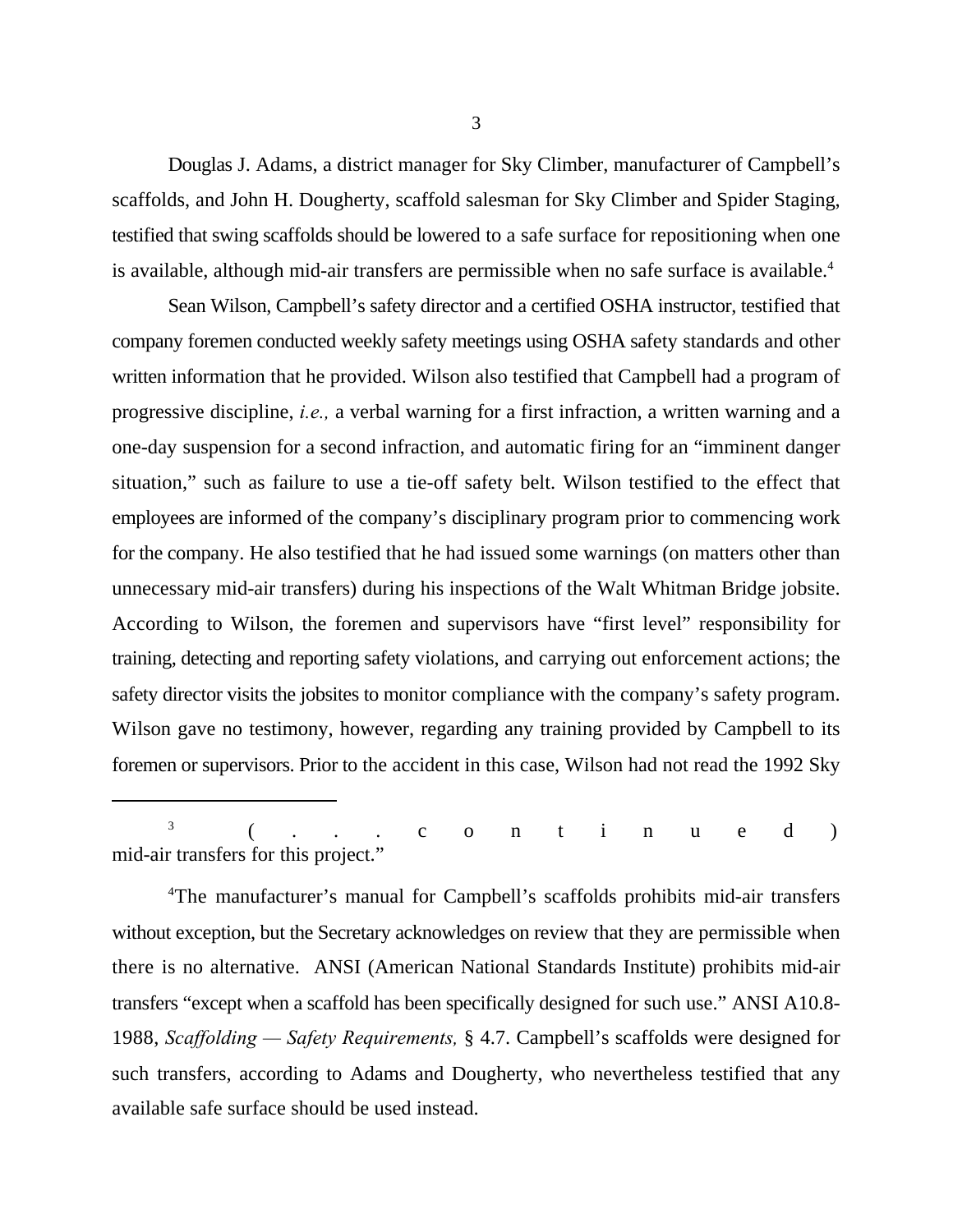Climber manual (customarily provided with the scaffolds that Campbell was using) and was not aware of the relevant ANSI standard. However, Wilson testified that he did sometimes consult manufacturers' manuals and industry standards and that, were he to notice a recommendation against mid-air transfers, he would "consider it and look into it."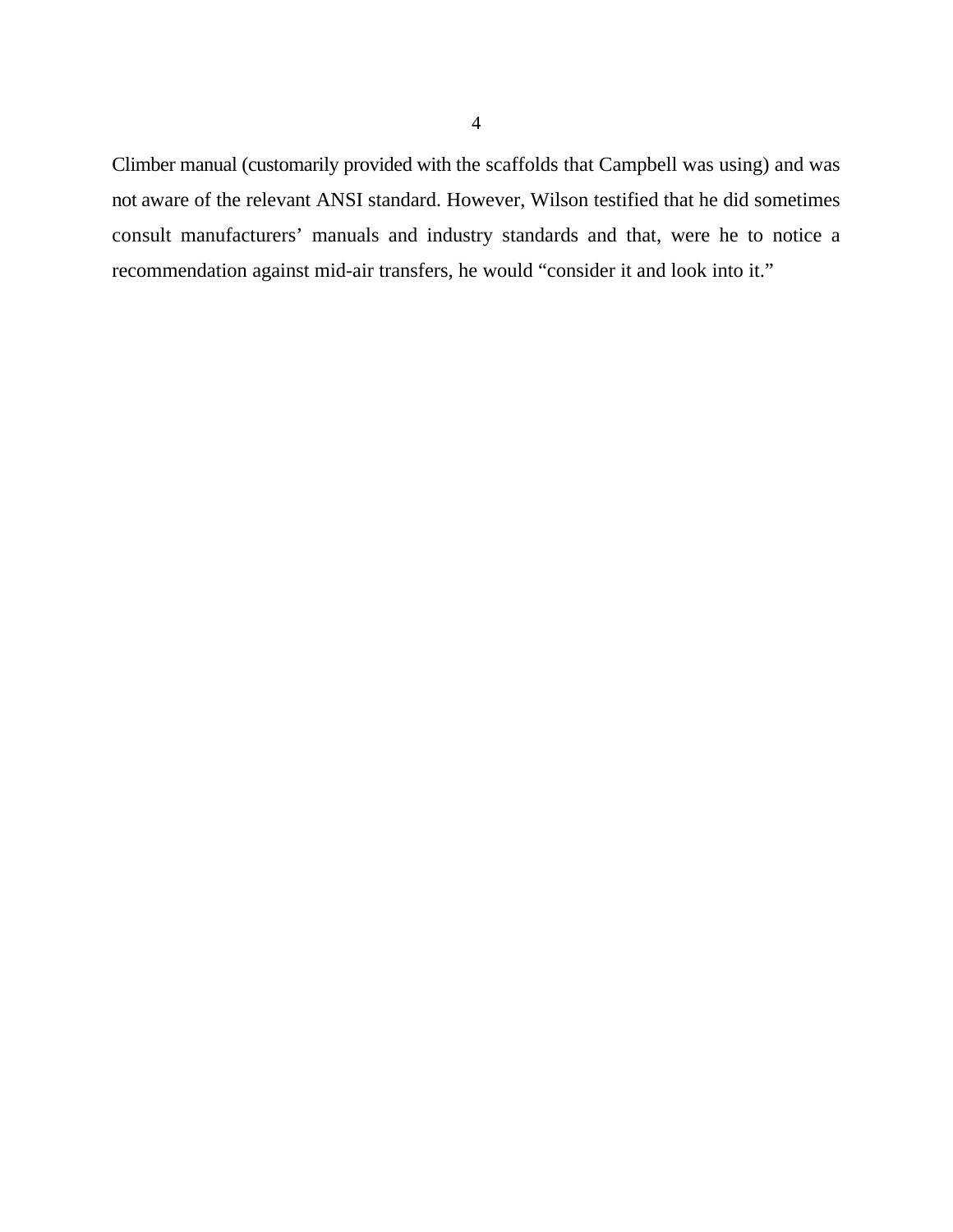# **B. The General Superintendent's Role**

Morris, the general superintendent or "production manager" of the Walt Whitman Bridge project, testified that his responsibility was "to get the project done in a timely and safe fashion." He was responsible for overall job safety. He pre-planned the job and set up the phases of construction. He further testified that he met with the foremen on a weekly basis to ensure that the project was being carried out in a safe and productive manner and that he visited the site to look for obvious safety hazards. Morris was solely in charge of hiring the painters, which "gave me the ability to check a man when he came onto the job," and "[i]f I did not feel a man was comfortable and had knowledge with working with a Sky Climber, he would not have been assigned to that crew to work in that particular operation."<sup>5</sup>

Morris testified that moving a scaffold in the air is less safe than setting it down on a safe surface. He testified that the mid-air transfer procedure is more hazardous "if you're not knowledgeable in what you're doing." He did not entirely prohibit the practice of making transfers in the air, however, because "[w]ith the restrictions and the time frames that we had, yes, it had to be done." Insofar as his testimony indicates, Morris was not familiar with Sky Climber's prohibition on mid-air transfers, *see supra* note 4. According to him, the rented Sky Climber scaffolds involved in this case came from corporate headquarters without "brochures" (presumably the 1992 manual). However, Morris testified that he had referenced earlier versions of the manufacturer's manual at various times during his career.

Morris did not testify specifically that he instructed Otis Reid, the foreman in charge of the Walt Whitman Bridge painters, that mid-air transfers were only authorized when a closed traffic lane was unavailable.<sup>6</sup> Morris further testified, however, that he had worked

<sup>6</sup>Morris only testified that "we had discussed" that mid-air transfers supported by steel chokers and shackles "would take place" and that "the only time we permitted in-air transfers (continued...)

<sup>&</sup>lt;sup>5</sup>Similarly, Patrick McMonegal, an experienced journeyman painter, testified that Campbell did not give him training in scaffold operation, but instead asked him when hiring him, "did you work off them before, used them before?"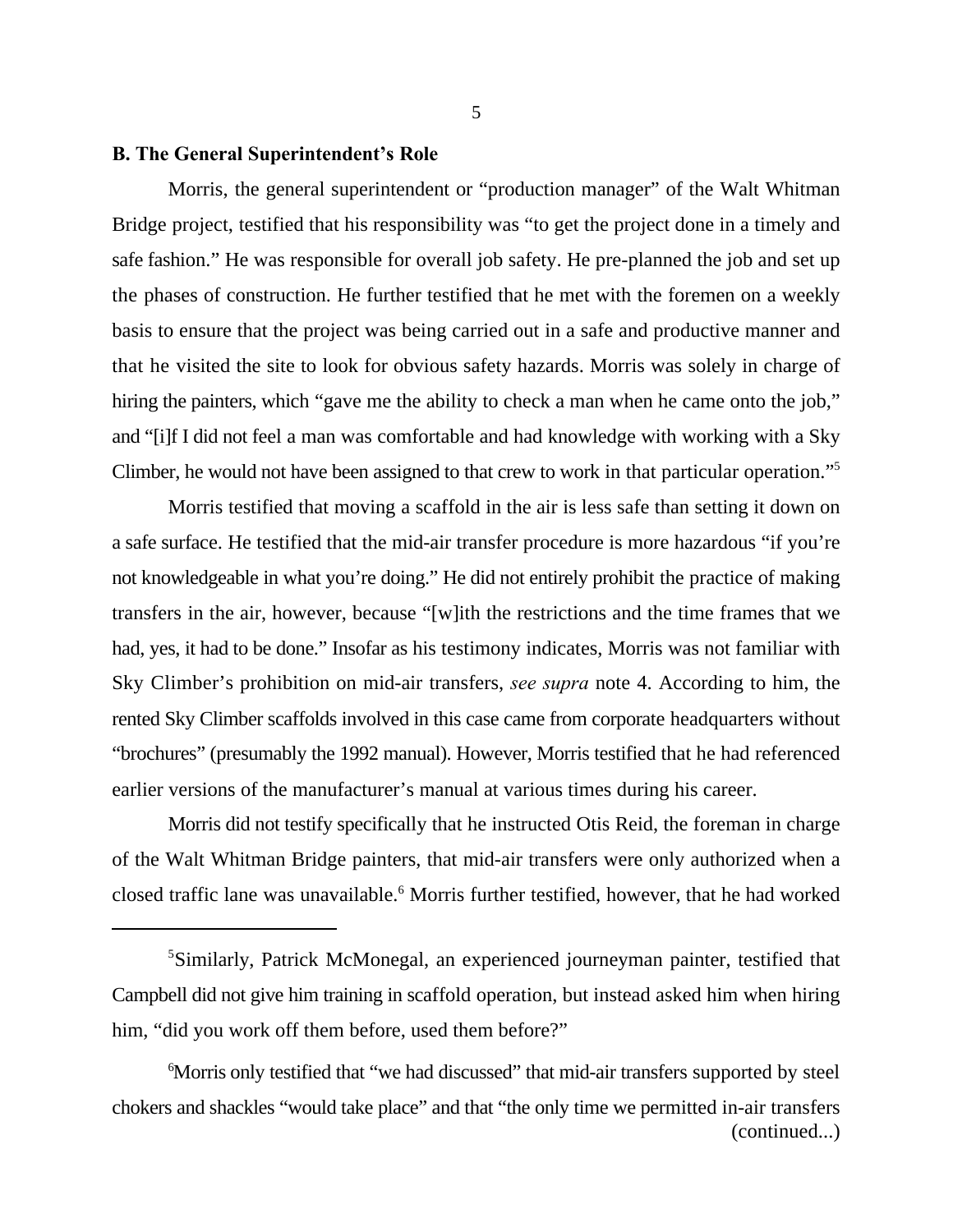with Reid for many years and did not have any reason to believe that Reid was not competent or properly trained to supervise the painters' work. Morris further testified that his policies were being followed, to the best of his knowledge, based on his weekly meetings with foremen and his visits to the jobsite. Morris did not observe any unauthorized mid-air transfers.

# **C. The Foreman's Role**

Reid stated<sup>7</sup> that he and the painters brought the scaffolds down to closed traffic lanes "for two or three months" before "we decided to walk [a scaffold] over instead of bringing it down." He also stated the painters "[l]owered them more — 98% of the time" and that it was "possible that some painters never made an in air move" because he would "rather see the scaffold come down."<sup>8</sup> These statements indicate that he did not perform mid-air transfers during the first months of the Walt Whitman Bridge project.

Reid's evidence consists of four written question-and-answer statements made to the Secretary's compliance officers. Judge DeBenedetto accepted Reid's statements as evidence. We rely on them because they constitute admissions whose reliability is unrefuted. *See Beta Constr. Co.,* 16 BNA OSHC 1435, 1442, 1993-95 CCH OSHD ¶ 30,239, p. 41,649 (No. 91-102, 1993), *aff'd,* 52 F.3d 1122 (D.C. Cir. 1995). For reasons undisclosed in the record, Campbell did not call Reid as a witness.

<sup>8</sup>One week before the fatal accident, Smith informed Reid that a support rope had broken during a mid-air transfer that he was performing. However, there is no evidence that this mid-air transfer was unnecessary because a closed traffic lane was available. The same is true of an incident two weeks before the fatal accident, when materials fell from a scaffold into the automobile traffic on the bridge.

 $\delta$ (...continued)

was if we did not have a lane closure below us at the time of the transfer." Possibly Morris was referring to Reid, but the testimony does not make this clear.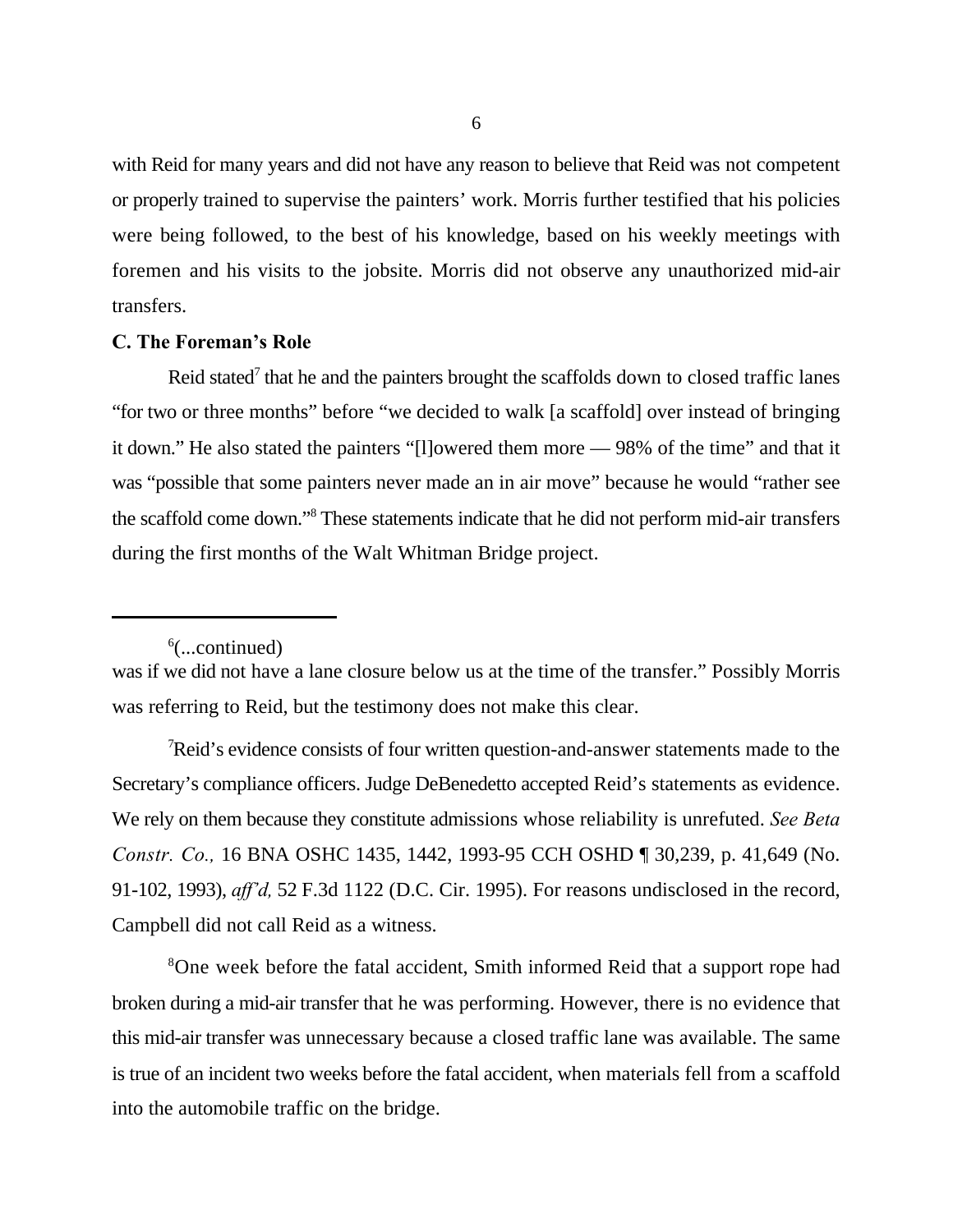Reid admitted that "[t]he reason we slid scaffolds was to save time." Reid stated that "it was faster than the [procedure of] going to the ground because you could move [the scaffold] six feet at a time" and that "[t]he men wanted to do it" in order "[t]o save time."<sup>9</sup> Reid stated that he required the painters to use tied-off safety belts "all the time." Smith was not wearing a tied-off safety belt at the time of his fatal accident, however, which occurred when Reid allowed Smith to save time by proceeding with a mid-air transfer even though a closed traffic lane was available.

Some of Reid's statements indicate an awareness that transferring in the air is less safe than setting down on a safe surface. For example, Reid stated that it would be "stupid" to undertake a transfer in the air without using a tied-off safety belt and that any painter who did not feel safe in making a transfer in the air could set down in a closed traffic lane instead.<sup>10</sup> However, Reid also emphasized in his statements that mid-air transfers can be performed safely: "I've transferred like that all my career doing smoke stacks and that." He also asserted that mid-air transfers "seemed safe to me" and that "[u]nder the right conditions, I don't think" that they are more hazardous than lowering to a safe surface.

Reid stated that he had never examined any written material (such as manufacturers' safety manuals or brochures) on scaffold transfer safety. He also stated that Campbell did not give him any training on safety requirements for swing scaffolds.

# **II. Discussion**

<sup>&</sup>lt;sup>9</sup>Also, painter McMonegal testified to the effect that Reid assisted the painters in performing mid-air transfers to save time. Judge DeBenedetto essentially found from Reid's statements that he only permitted one unnecessary mid-air transfer, the fatal one. However, McMonegal's testimony and Reid's statements sufficiently indicate otherwise.

 $10$ This is confirmed by painter McMonegal, who testified that Reid permitted him to set down when he informed Reid that he did not want to do mid-air transfers.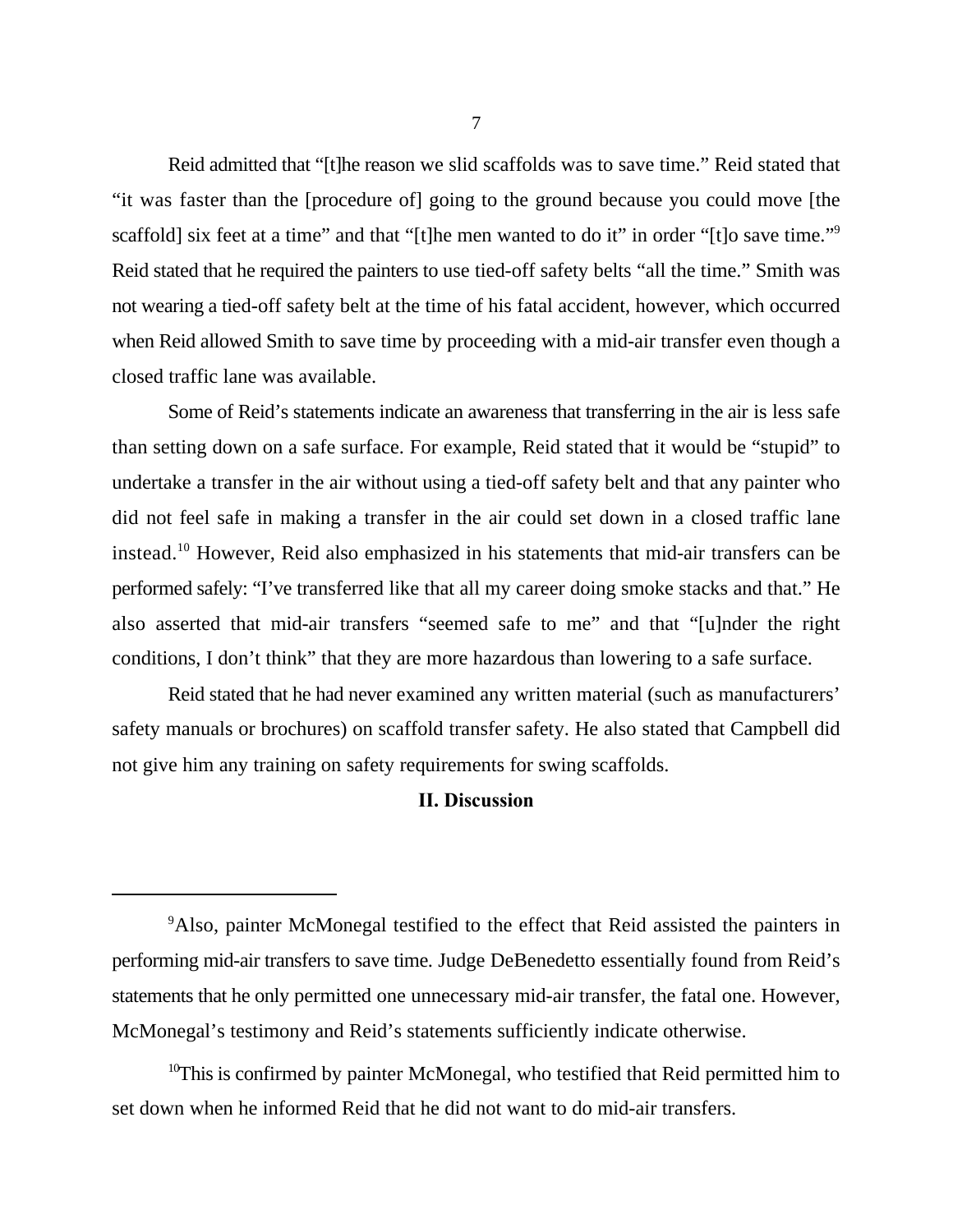The issue before us is whether Campbell's section  $5(a)(1)$  violation for the mid-air transfer that killed painter Robert Smith was willful. The judge's finding that Campbell violated section 5(a)(1) by permitting Smith to perform the mid-air transfer despite the availability of a closed traffic lane is not before us.

A willful violation is differentiated from a serious one by a "heightened awareness" or a "state of mind" that the Commission and the majority of the federal circuits have characterized as an "intentional disregard" for a standard or a "plain indifference" to its requirements. *See, e.g., A.Schonbek & Co. v. Donovan,* 646 F.2d 799, 800 (2d Cir. 1981) (listing virtually all major court cases); *Williams Enterp., Inc.,* 13 BNA OSHC 1249, 1256- 57, 1986-87 CCH OSHD ¶ 27,893, p. 36,589 (No. 85-355, 1987). The Third Circuit, the jurisdiction in which this case arises, has held that a willful violation is characterized by an "obstinate refusal to comply" with safety and health requirements that "differs little from" the Commission and majority-circuit test. *Universal Auto Radiator Mfg. Co. v. Marshall,* 631 F.2d 20, 23 (3d Cir. 1980) (quoting *Babcock & Wilcox v. OSHRC,* 622 F.2d 1160, 1167-68 (3d Cir. 1980)). Where a section  $5(a)(1)$  violation is involved, there must be evidence, apart from establishing knowledge of the hazard, from which it may be concluded that the employer intentionally disregarded or was indifferent to the safety of its employees. *See General Dynamics Land Systems Div., Inc.,* 15 BNA OSHC 1275, 1287-88, 1991-93 CCH OSHD ¶ 29,467, pp. 39,759-60 (No. 83-1293, 1991), *aff'd,* 985 F.2d 560 (6th Cir. 1993); *United States Steel Corp.,* 12 BNA OSHC 1692, 1703-04, 1986-87 CCH OSHD ¶ 27,517, p. 35,675 (No. 79-1998, 1986).

Our analysis of whether a willful violation was committed in this case focuses on general superintendent Morris as a representative of Campbell at the Walt Whitman Bridge worksite and on foreman Reid as the one supervisor in charge of the painting operations including mid-air transfers. For a willful violation to be found, there must be either a heightened awareness or indifference on the part of Campbell as represented by general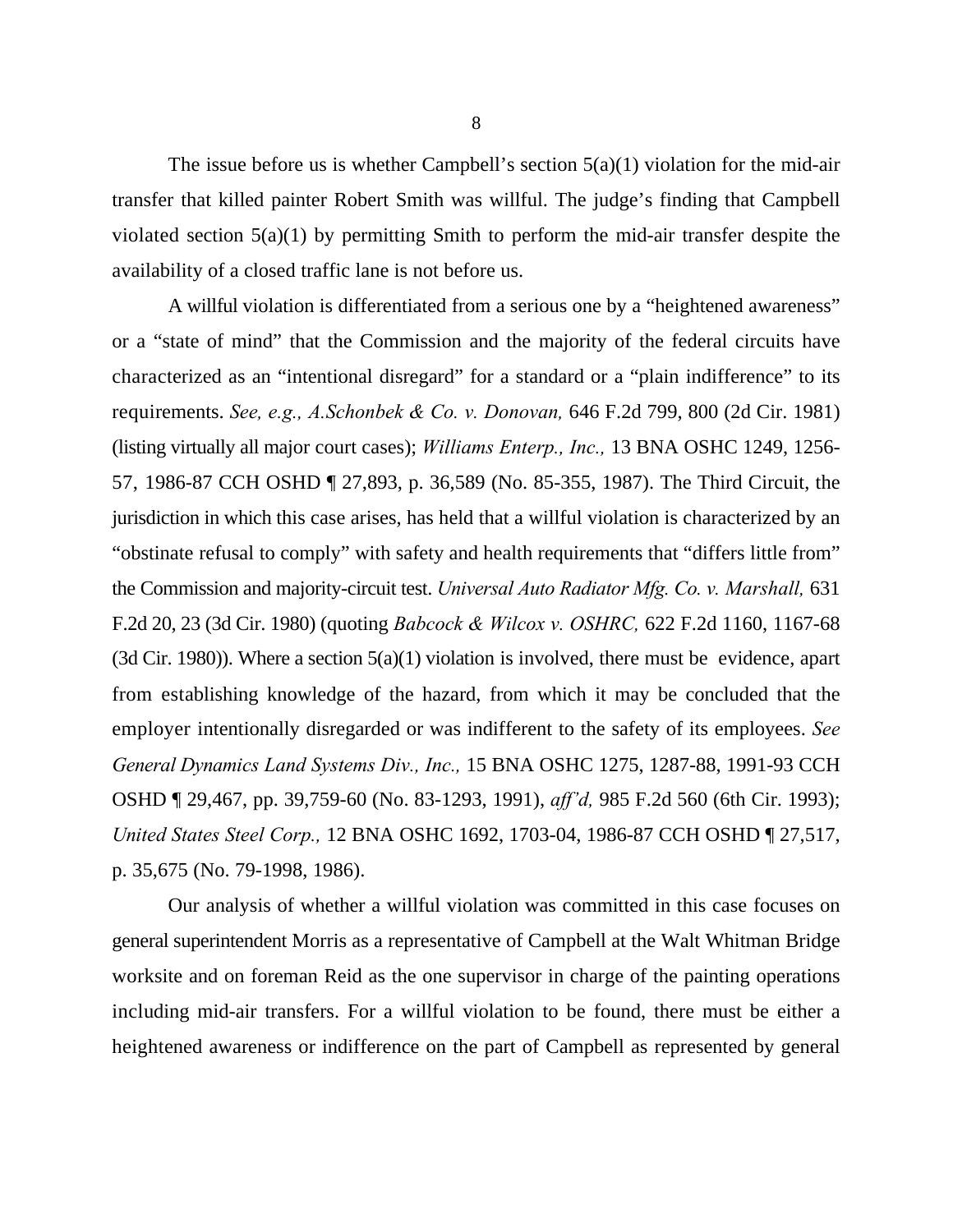superintendent Morris or a heightened awareness or indifference on Reid's part that is imputable to Campbell in light of his supervisory position. We turn first to Reid.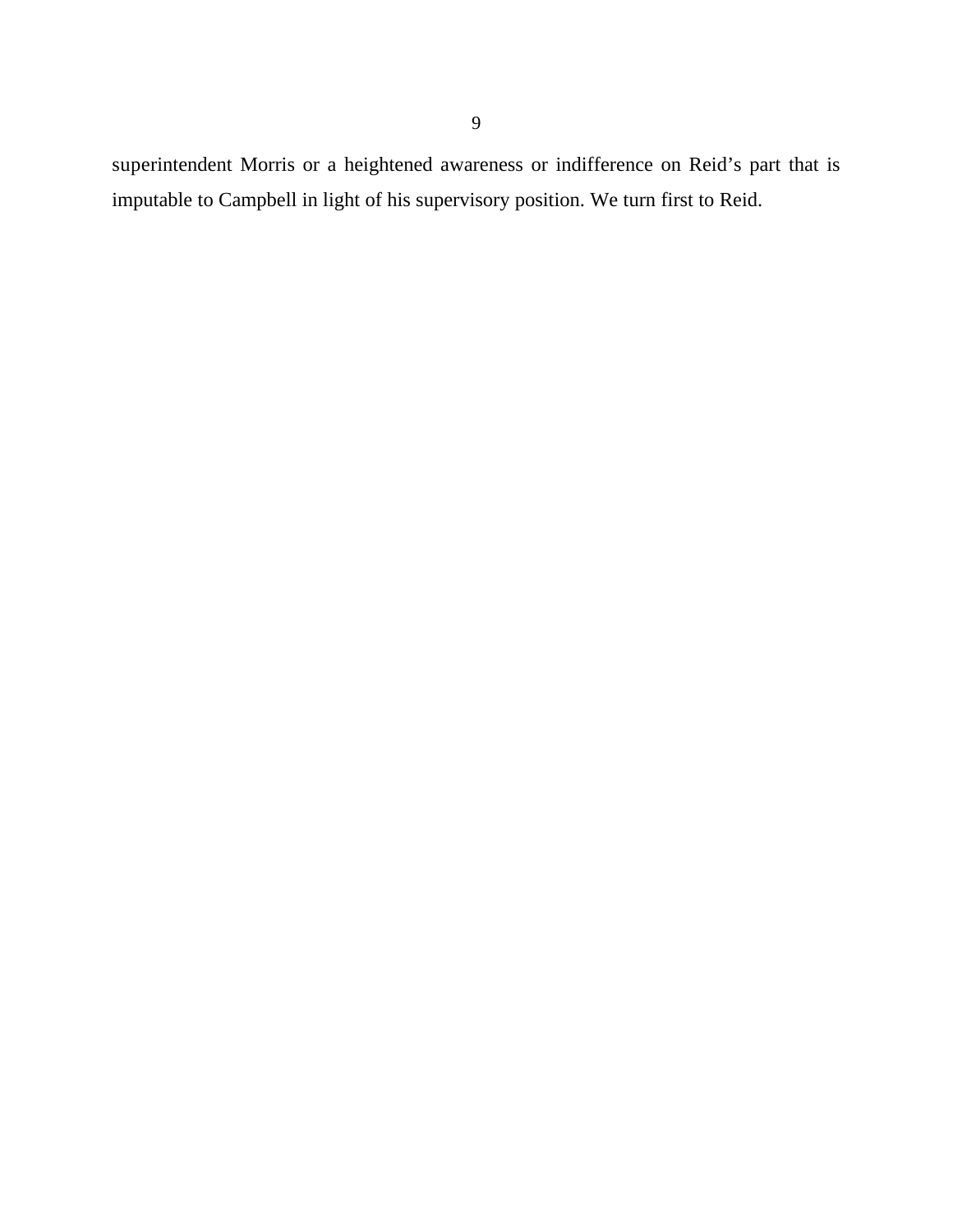# **A. Foreman Reid**

Judge DeBenedetto declined to find that the section  $5(a)(1)$  violation for the fatal midair transfer was willful because "there is nothing in the record to suggest that the foreman [Reid] who was in charge of mid-air transfers at the site understood exactly what he was 'authorized' to do or not do." The judge reasoned that, "if he was unaware that transfers . . . were not 'authorized' unless a lane was not available below, the foreman's alleged conduct cannot be interpreted as an intentional disregard of any duty." The judge found that Reid, in contrast with Morris, clearly believed that mid-air transfers were safe if performed correctly with tied-off safety belts. The judge also noted that Reid was not indifferent to employee safety inasmuch as he did not require a painter to perform a mid-air transfer if the painter indicated that he did not want to do so. We agree with Judge DeBenedetto's analysis of the record regarding Reid.

As Morris' testimony establishes, Morris planned mid-air transfers to take place at the site whenever a closed traffic lane was unavailable. However, it is not clear from his testimony how the policy was communicated to Reid. Reid's statements only establish that he did not allow any mid-air transfers during the first two or three months of the project and that, although he thereafter allowed some of the painters to perform mid-air transfers despite the availability of closed traffic lanes, the scaffolds were lowered to closed traffic lanes 98% of the time. Reid's statements also establish that he required tied-off safety belts for mid-air transfers and that he permitted any painter who preferred not to do a mid-air transfer to descend to a closed traffic lane instead. However, according to Reid's statements, he believed that mid-air transfers can be safely performed. This evidence is not enough to establish Reid's actual awareness that he lacked authority from Morris on this jobsite to permit mid-air transfers when closed traffic lanes were available or that Reid intentionally disregarded or was indifferent to employee safety. Similarly, his failure to inform Morris that the painters were attempting to save time with mid-air transfers when closed traffic lanes were available in itself does not demonstrate a willful state of mind. *Compare Kent Nowlin Constr. Co. v. OSHRC,* 593 F.2d 368 (10th Cir. 1979) (willful violation where company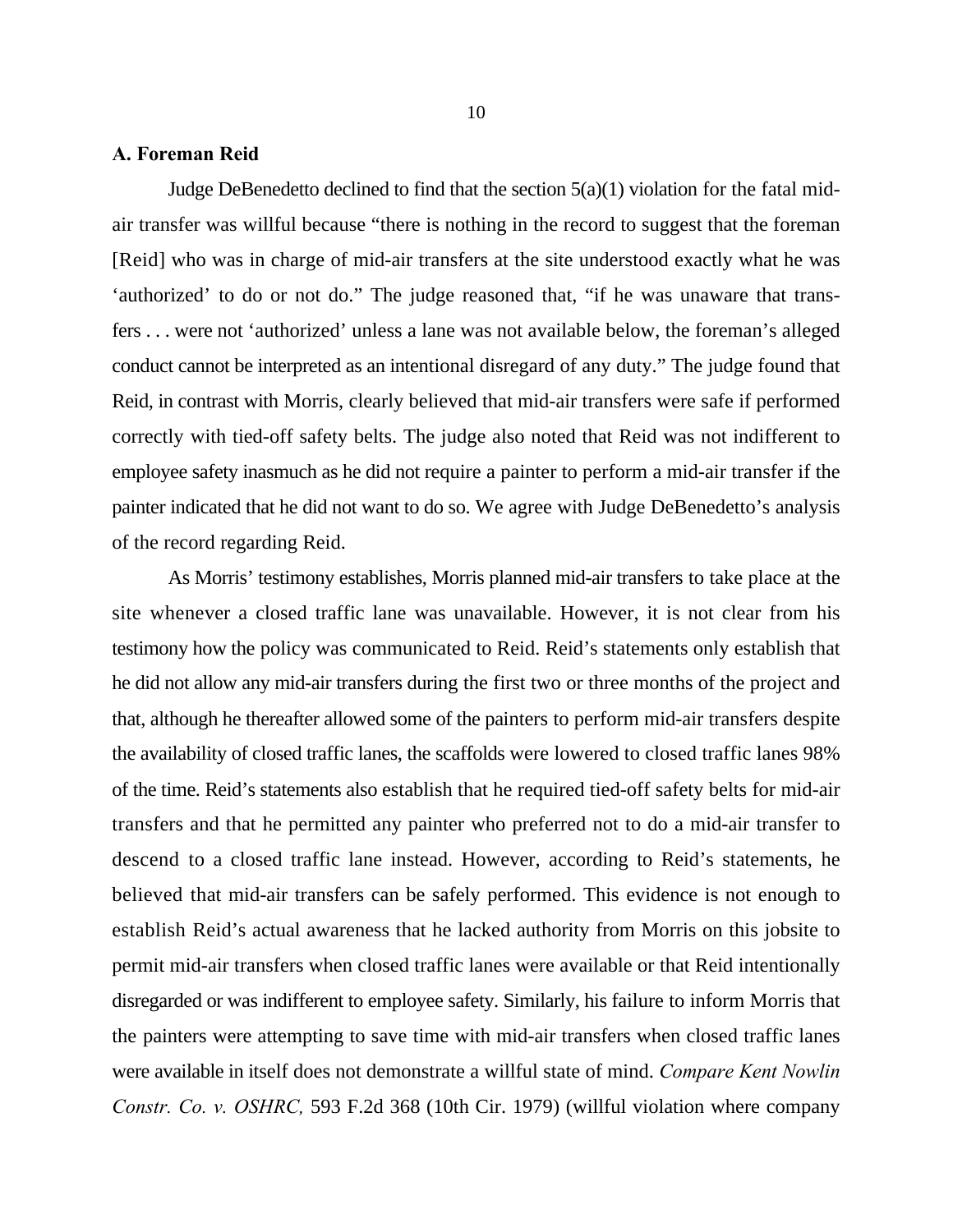representatives' concern about getting job done within city-imposed restriction on closing traffic lane was more important than their *known* safety duty).

# **B. General Superintendent Morris**

As Judge DeBenedetto found, "the project superintendent readily admitted that it is more dangerous to move a scaffold in mid-air than to do so from a level surface because it extends the amount of time a worker must spend suspended at these heights." However, Morris' failure to restructure the painting work to fit into the schedule of closed traffic lanes does not demonstrate willfulness because there is no evidence that the abatement method came to Morris' attention prior to the fatality. Also, we do not regard Morris' failure to use the bridge maintenance walkway as a willful act because Morris did not know until after the fatality that DRPA supervisor Alesandro Bonavitacola thought that all nine scaffolds could use the walkway. Additionally, as Morris testified, "I felt it was far more dangerous to put someone in that sidewalk, lowering down with traffic going by," inasmuch as "you have a three-inch curb between the sidewalk and the traffic going by in the lane next to you at 60 miles an hour."

The Secretary argues that Morris' involvement in mid-air transfers on other projects demonstrates "previous experience of [a] supervisor[] with violative conditions." However, as the Secretary acknowledges on review, mid-air transfers are permissible when there is no alternative, and here there is no evidence that Morris' previous projects presented safe alternatives that he ignored. There is also no merit to the Secretary's reliance on Morris' awareness of industry and OSHA requirements and his knowledge that mid-air transfers can be hazardous. In *Conie Constr., Inc.*, 16 BNA OSHC 1870, 1872, 1993-95 CCH OSHD ¶ 30,474, p. 42,090 (No. 92-264, 1994), *aff'd,* 73 F.3d 382 (D.C. Cir. 1995), which the Secretary cites, the supervisor who had OSHA training also knew that a violative activity was taking place on the worksite. That is not the case here, however, for Morris did not know that any impermissible mid-air transfers had taken place. For the same reasons, Morris' concern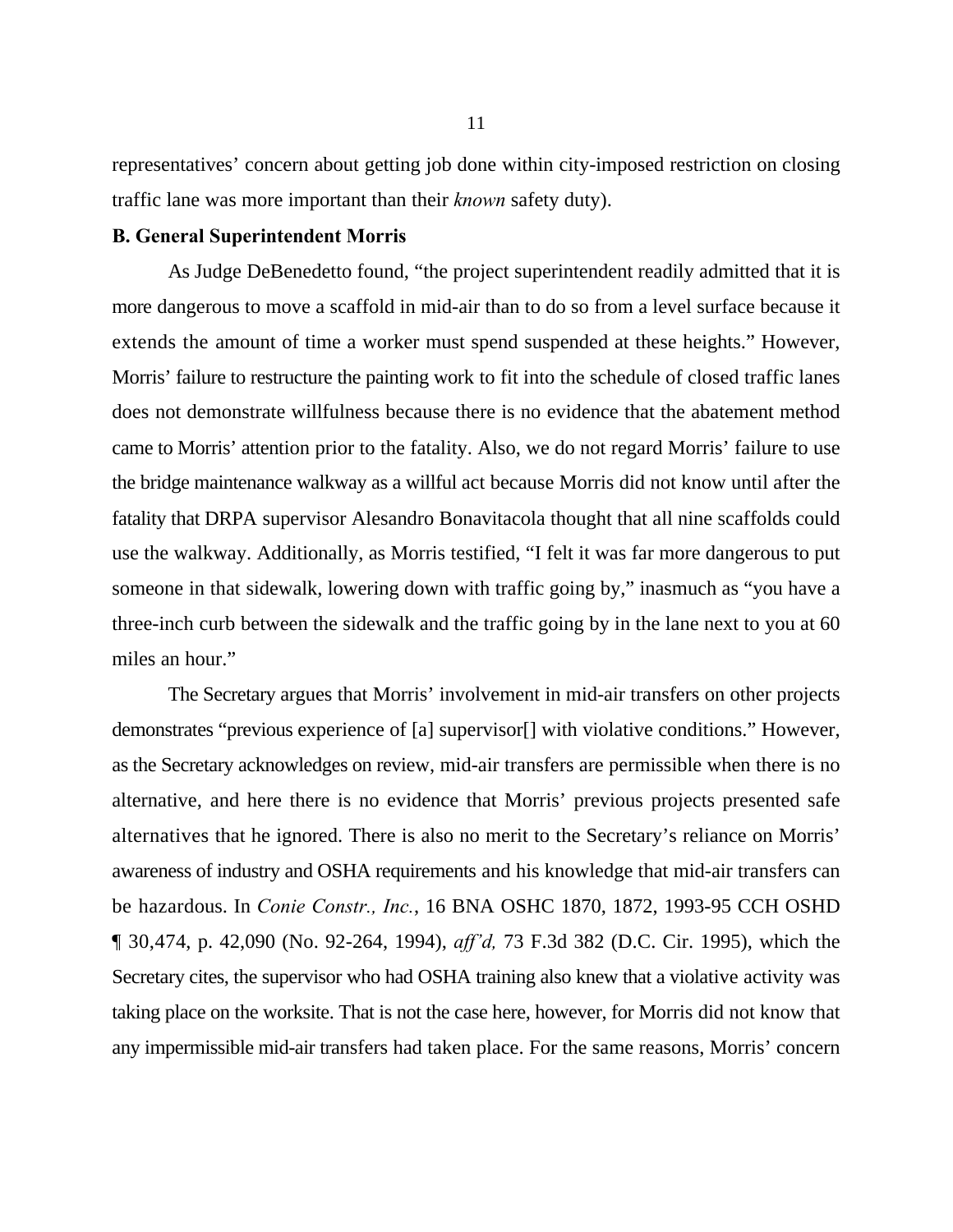about job progress, by itself, does not taint his decision to authorize mid-air transfers when there was no safe surface.

The Secretary argues that Morris was "intimately familiar with the timing and procedures for the mid-air transfers" and was "in a position to see" impermissible mid-air transfers, but there is no evidence regarding Morris' observations of or contacts with the painters that supports the Secretary's argument. Also, there is no evidence that Morris had reason to question Reid's ability to correct violative conduct. The Secretary refers to the "frequency of the violative conduct," but the record does not show that it was frequent. On the contrary, Reid stated that the painters came down 98% of the time. The Secretary also argues that Morris should have stopped permitting mid-air transfers after "materials fell onto the bridge, damaging three vehicles." However, there is no evidence that a painter's failure to descend to an available safe surface on the bridge caused the materials to fall; insofar as this record shows, the incident is largely irrelevant to the matter at hand, *i.e.,* the willfulness of permitting unnecessary mid-air transfers.

We are concerned that the record in this case is poorly developed regarding the communication between Morris and Reid. We are unable to determine whether or not Morris instructed Reid that mid-air transfers were unauthorized when closed traffic lanes were available. Thus, in view of Morris' testimony that he had previously worked successfully with Reid and in view of the lack of evidence that Reid ever demonstrated a lack of knowledge or competence to supervise scaffold transfers, we cannot find that the record establishes an actual awareness on Campbell's part that Reid lacked the knowledge and competence to supervise the painters on this worksite. *Compare Tampa Shipyards, Inc.,* 15 BNA OSHC 1533, 1540-41, 1991-93 CCH OSHD ¶ 29,617, p. 40,103 (No. 86-360, 1992) (failure to develop and implement procedures to prevent *known* hazard constitutes willful violation). In sum, while Campbell's performance here appears to have been far from exemplary, the Secretary has failed to establish on this record that it was willful.

# **III. Penalty**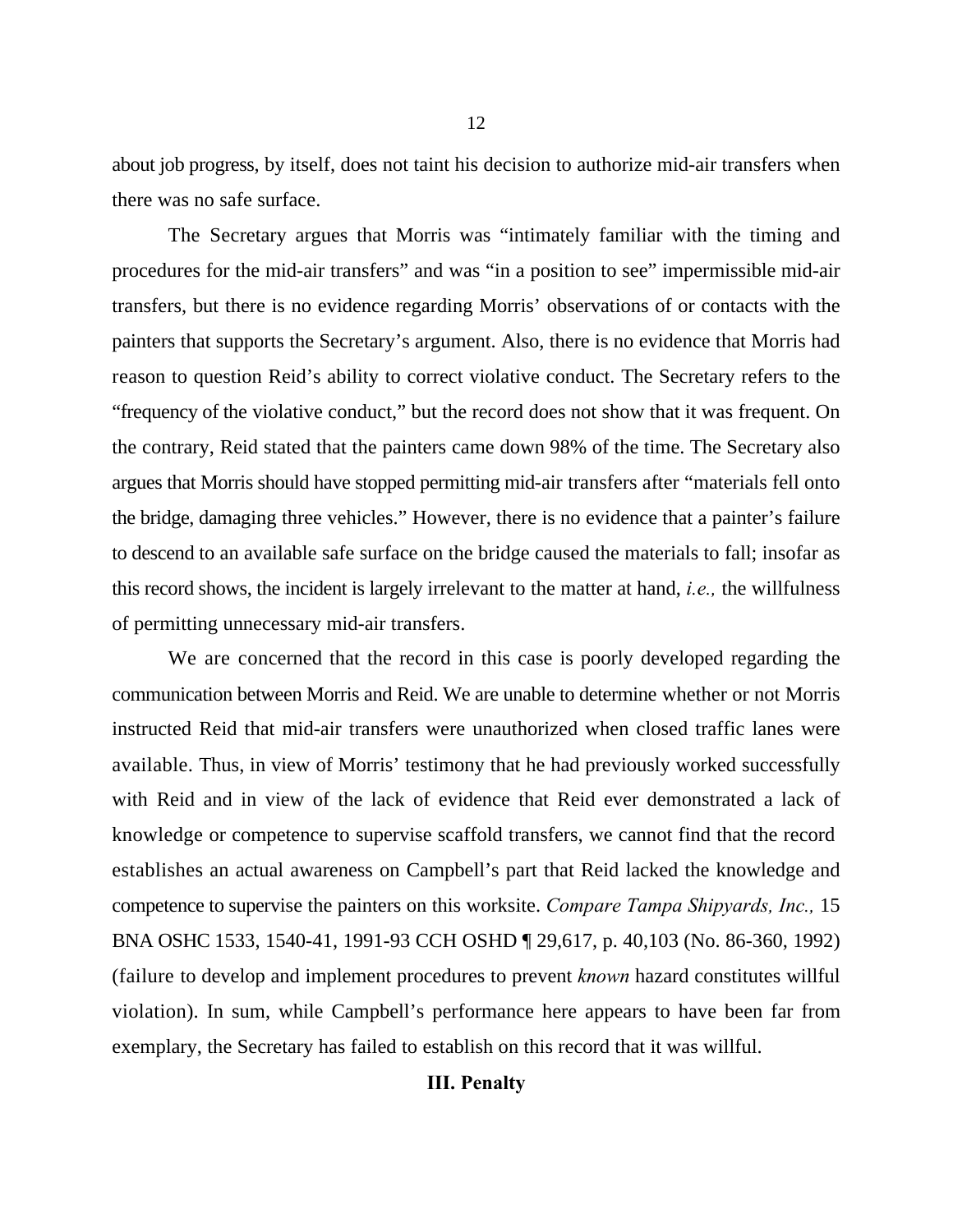In assessing penalties, the Commission gives due consideration to the size of the employer's business, the employer's prior history and good faith, and the gravity of the cited violations. *J.A. Jones Constr. Co.,* 15 BNA OSHC 2201, 2214, 1991-93 CCH OSHD  $\P$  29,964, p. 41,033 (No. 87-2059, 1993).<sup>11</sup> Campbell was a large employer, with more than 250 employees. It had a prior history of serious and other-than-serious citations. The gravity of the serious mid-air transfer violation in this case was high. Campbell, however, exhibited some good faith. Morris only authorized mid-air transfers for five out of the nine scaffolds and only in event that a closed traffic lane was available. His decision was based on the good faith belief that the five higher scaffolds could not safely use the bridge walkway. Also, before the inspection Morris attempted to persuade DRPA to grant more extensive lane closures, and he thereafter completed the project without any more mid-air transfers.<sup>12</sup> Reid also instructed the painters to use safety belts. On balance, therefore, we give Campbell

 $11$ The Secretary's arguments that we must defer to his penalty proposals were essentially rejected by the Commission in *Hern Iron Works, Inc.,* 16 BNA OSHC 1619, 1621-23, 1993-95 CCH OSHD ¶ 30,363, pp. 41,881-83 (No. 88-1962, 1994).

*See RGM Constr. Co.,* 17 BNA OSHC 1229, 1236, 1993-95 CCH OSHD ¶ 330,754, <sup>12</sup> p. 42,731 (No. 91-2107, 1995) (pre-inspection efforts toward satisfying safety duty); *Pitt-Des Moines, Inc.,* 16 BNA OSHC 1429, 1434, 1993-95 CCH OSHD 1 30,225, p. 41,608 (No. 90-1349, 1993) ("voluntary post-citation abatement" can "enhance the good faith factor"); *DaNite Sign Co.,* 16 BNA OSHC 1402, 1404, 1993-95 CCH OSHD ¶ 30,245, p. 41,658 (No. 91-2123, 1993) ("safety concerns" can demonstrate good faith); *Peterson Bros. Steel Erection Co.,* 16 BNA OSHC 1196, 1205, 1993-95 CCH OSHD ¶ 30,052, p. 41,305 (No. 90-2304, 1993) (substantial concerns about time and expense of compliance can demonstrate good faith).